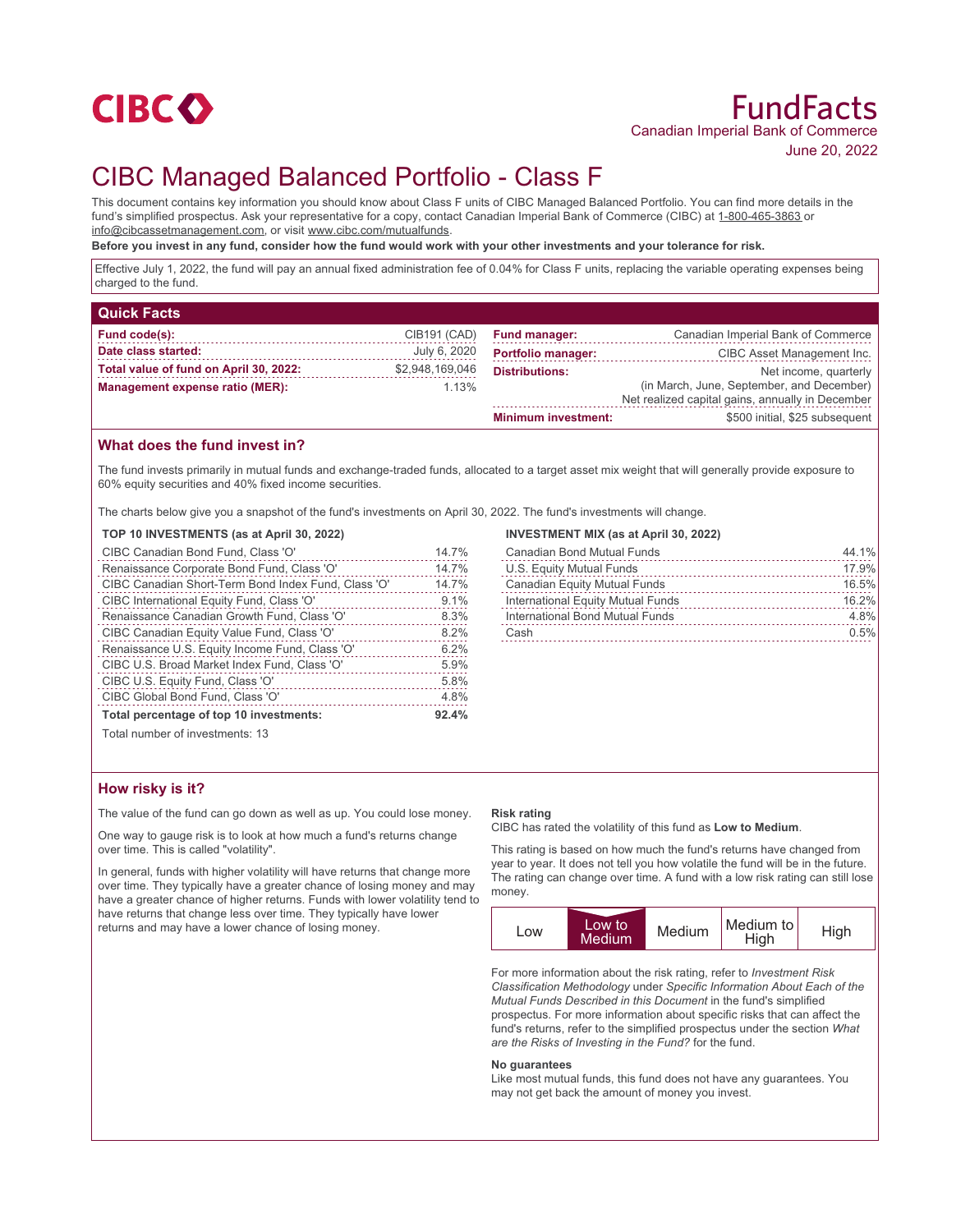## **How has the fund performed?**

This section tells you how Class F units of the fund have performed over the past year. Returns are after expenses have been deducted. These expenses reduce the fund's returns.

#### **YEAR-BY-YEAR RETURNS**

This chart shows how Class F units of the fund performed in the past calendar year. The range of returns and change from year to year can help you assess how risky the fund has been in the past. It does not tell you how the fund will perform in the future.

| 25%                          |      |
|------------------------------|------|
| 20%                          |      |
| 15%<br>10%                   |      |
|                              | 8.6  |
| 5%                           |      |
|                              |      |
| $0\%$<br>-5%<br>-10%<br>-15% |      |
|                              |      |
|                              |      |
|                              | 2021 |

#### **BEST AND WORST 3-MONTH RETURNS**

This table shows the best and worst returns for Class F units of the fund in a 3-month period over the past calendar year. The best and worst 3-month returns could be higher or lower in the future. Consider how much of a loss you could afford to take in a short period of time.

|                    | <b>Return</b> | 3 months ending   | If you invested \$1,000 at the beginning of the period |
|--------------------|---------------|-------------------|--------------------------------------------------------|
| <b>Best return</b> | $4.6\%$       | August 31, 2021   | Your investment would rise to \$1,046                  |
| Worst return       | $-1.1\%$      | November 30, 2021 | Your investment would drop to \$989                    |

#### **AVERAGE RETURN**

The annual compounded return of Class F units of the fund since July 6, 2020 was 4.0%. If you had invested \$1,000 in the fund on July 6, 2020, your investment would be worth \$1,075 as at April 30, 2022.

| Who is this fund for?                                                                                                                         | A word about tax                                                                                                                                                                                                                                                                                     |
|-----------------------------------------------------------------------------------------------------------------------------------------------|------------------------------------------------------------------------------------------------------------------------------------------------------------------------------------------------------------------------------------------------------------------------------------------------------|
| Investors who:<br>• are seeking a balance between income and long-term capital growth;<br>and<br>• are investing for the medium to long term. | In general, you will have to pay income tax on any money you make on a<br>fund. How much you pay depends on the tax laws where you live and<br>whether or not you hold the fund in a registered plan such as a<br>Registered Retirement Savings Plan (RRSP) or a Tax-Free Savings<br>Account (TFSA). |
|                                                                                                                                               | Keep in mind that if you hold your fund in a non-registered plan, fund<br>distributions are included in your taxable income, whether you receive<br>them in cash or have them reinvested.                                                                                                            |

## **How much does it cost?**

The following tables show the fees and expenses you could pay to buy, own, and sell Class F units of the fund. The fees and expenses - including any commissions - can vary among classes of a fund and among funds. Higher commissions can influence representatives to recommend one investment over another. Ask about other funds and investments that may be suitable for you at a lower cost.

#### **1. SALES CHARGES**

There are no sales charges payable when you buy, switch, or sell Class F units of the fund.